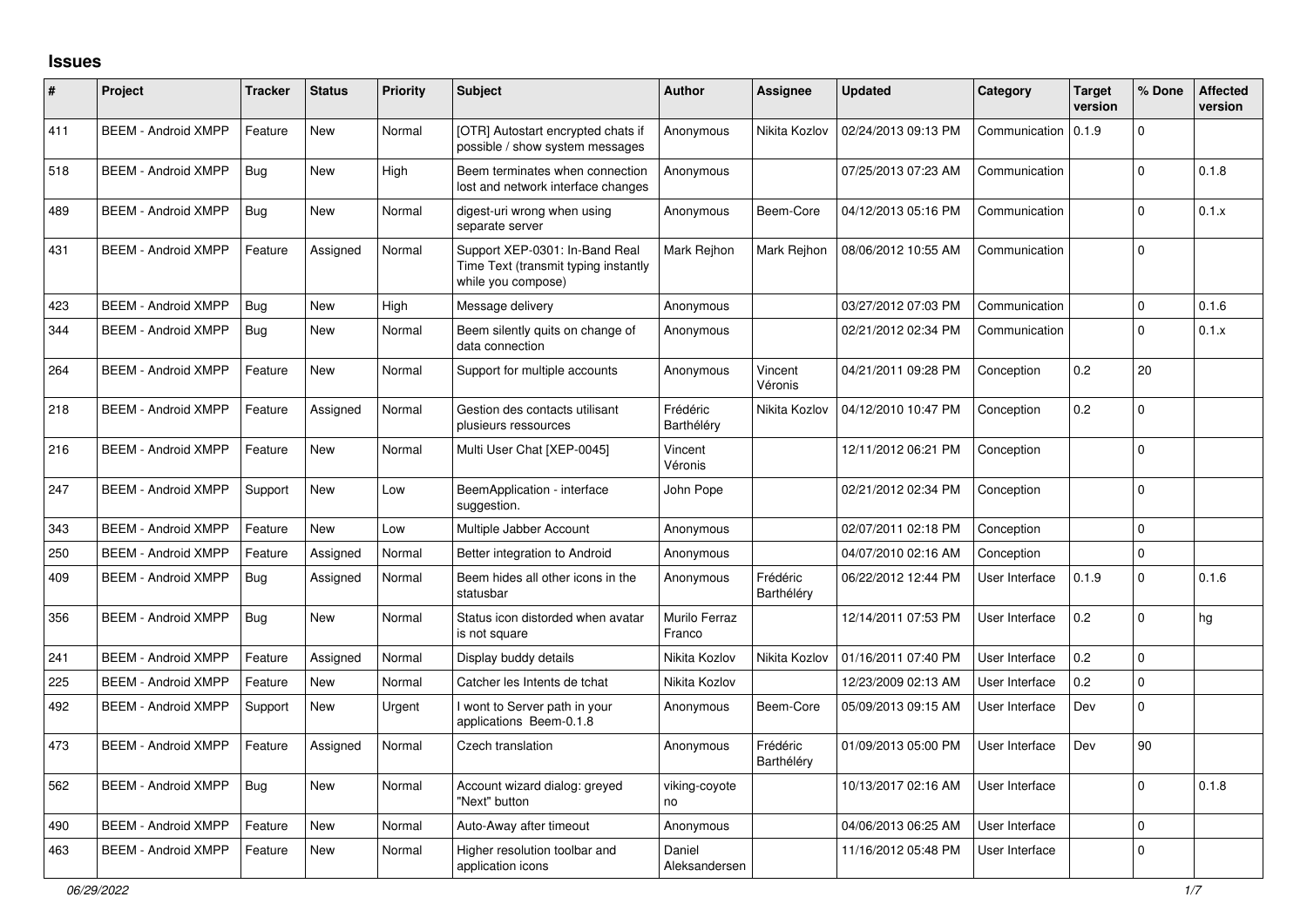| $\pmb{\#}$ | Project                    | <b>Tracker</b> | <b>Status</b> | <b>Priority</b> | Subject                                                          | <b>Author</b>           | <b>Assignee</b>         | <b>Updated</b>      | Category       | <b>Target</b><br>version | % Done      | <b>Affected</b><br>version |
|------------|----------------------------|----------------|---------------|-----------------|------------------------------------------------------------------|-------------------------|-------------------------|---------------------|----------------|--------------------------|-------------|----------------------------|
| 447        | <b>BEEM - Android XMPP</b> | Feature        | <b>New</b>    | High            | Password saving should not be<br>necessary                       | Anonymous               |                         | 08/05/2012 12:34 PM | User Interface |                          | $\Omega$    |                            |
| 292        | <b>BEEM - Android XMPP</b> | Feature        | <b>New</b>    | Normal          | chat window font size                                            | Nikita Kozlov           |                         | 05/06/2012 11:03 AM | User Interface |                          | $\Omega$    |                            |
| 330        | <b>BEEM - Android XMPP</b> | Feature        | New           | Normal          | Make Text selectable                                             | Anonymous               |                         | 12/26/2010 09:53 PM | User Interface |                          | $\Omega$    |                            |
| 287        | <b>BEEM - Android XMPP</b> | <b>Bug</b>     | New           | Normal          | Message-joining in chats breaks<br>accessibility                 | Nolan Darilek           |                         | 07/23/2010 05:00 PM | User Interface |                          | $\Omega$    | hg                         |
| 470        | <b>BEEM - Android XMPP</b> | Bug            | <b>New</b>    | High            | Crash on API 17                                                  | Anonymous               | Anonymous               | 04/12/2013 05:18 PM | <b>XMPP</b>    | 0.1.9                    | $\Omega$    | 0.1.7                      |
| 259        | <b>BEEM - Android XMPP</b> | Feature        | Assigned      | Normal          | Improve support for reconnections                                | Frédéric<br>Barthéléry  | Frédéric<br>Barthéléry  | 07/30/2012 03:28 PM | <b>XMPP</b>    | 0.2                      | $\Omega$    |                            |
| 377        | <b>BEEM - Android XMPP</b> | Bug            | New           | Immediate       | connectionClosedOnError                                          | Anonymous               | Anonymous               | 11/19/2011 07:49 AM | <b>XMPP</b>    | 0.2                      | $\Omega$    | hg                         |
| 183        | <b>BEEM - Android XMPP</b> | Feature        | Assigned      | Low             | Realiser le blocage des contacts                                 | Frédéric<br>Barthéléry  | Jean-Manuel<br>Da Silva | 05/07/2011 12:27 AM | XMPP           | 0.2                      | 20          |                            |
| 325        | <b>BEEM - Android XMPP</b> | Feature        | New           | Normal          | Add opportunity to change aktion of<br>statusbar icon            | Anonymous               |                         | 12/20/2010 11:08 AM | <b>XMPP</b>    | 0.2                      | $\Omega$    |                            |
| 60         | <b>BEEM - Android XMPP</b> | Feature        | Feedback      | Low             | Interraction avec la liste de contact<br>du telephone            | Frédéric<br>Barthéléry  |                         | 06/29/2010 08:35 PM | <b>XMPP</b>    | 0.2                      | 10          |                            |
| 82         | <b>BEEM - Android XMPP</b> | Feature        | Assigned      | Normal          | <b>Chat State</b>                                                | Nikita Kozlov           | Frédéric<br>Barthéléry  | 03/13/2010 08:25 PM | XMPP           | 0.2                      | 30          |                            |
| 561        | <b>BEEM - Android XMPP</b> | Bug            | New           | High            | NullPointerException (NPE) in<br>Beem Android XMPP               | Danilo<br>Dominguez     |                         | 02/02/2018 08:34 PM | <b>XMPP</b>    |                          | $\Omega$    | 0.1.8                      |
| 563        | <b>BEEM - Android XMPP</b> | Bug            | New           | Normal          | Beem fails to authenticate using<br>Android 5.0 Lollipop devices | <b>Barbra Conner</b>    |                         | 10/04/2015 02:00 AM | <b>XMPP</b>    |                          | $\Omega$    | 0.1.8                      |
| 462        | <b>BEEM - Android XMPP</b> | Feature        | New           | Normal          | Support XEP-0280 "Message<br>Carbons"                            | Daniel<br>Aleksandersen |                         | 12/03/2013 02:42 PM | <b>XMPP</b>    |                          | $\Omega$    |                            |
| 493        | <b>BEEM - Android XMPP</b> | Support        | New           | Low             | fails to connect to openfire server                              | Anonymous               |                         | 06/17/2013 10:24 AM | <b>XMPP</b>    |                          | $\Omega$    |                            |
| 479        | <b>BEEM - Android XMPP</b> | Support        | Feedback      | Normal          | Two way authentication using SSL                                 | Yakub<br>Moriswala      | Nikita Kozlov           | 01/28/2013 07:41 AM | <b>XMPP</b>    |                          | $\Omega$    |                            |
| 465        | <b>BEEM - Android XMPP</b> | Feature        | <b>New</b>    | Normal          | XEP-0297: Stanza Forwarding                                      | Frédéric<br>Barthéléry  |                         | 11/18/2012 03:10 PM | <b>XMPP</b>    |                          | $\Omega$    |                            |
| 464        | <b>BEEM - Android XMPP</b> | Feature        | <b>New</b>    | Normal          | XEP-0158: CAPTCHA Forms                                          | Frédéric<br>Barthéléry  |                         | 11/18/2012 03:02 PM | <b>XMPP</b>    |                          | $\Omega$    |                            |
| 460        | <b>BEEM - Android XMPP</b> | Feature        | New           | Normal          | XMPP feature "XEP-0079" to<br>handle lost messages               | kolA flash              |                         | 11/07/2012 03:15 PM | <b>XMPP</b>    |                          | $\mathbf 0$ |                            |
| 417        | <b>BEEM - Android XMPP</b> | Feature        | New           | Normal          | Support OAUTH and OAUTH2<br>authentication                       | Anonymous               |                         | 10/09/2012 12:10 AM | <b>XMPP</b>    |                          | $\Omega$    |                            |
| 448        | <b>BEEM - Android XMPP</b> | Feature        | New           | Normal          | XEP 0027: XMPP-PGP Support                                       | Anonymous               |                         | 08/07/2012 08:53 PM | <b>XMPP</b>    |                          | $\mathbf 0$ |                            |
| 339        | <b>BEEM - Android XMPP</b> | Bug            | Feedback      | Normal          | java.lang.IllegalStateException: Not<br>connected to server.     | Anonymous               |                         | 06/22/2012 12:57 PM | <b>XMPP</b>    |                          | $\Omega$    | 0.1.x                      |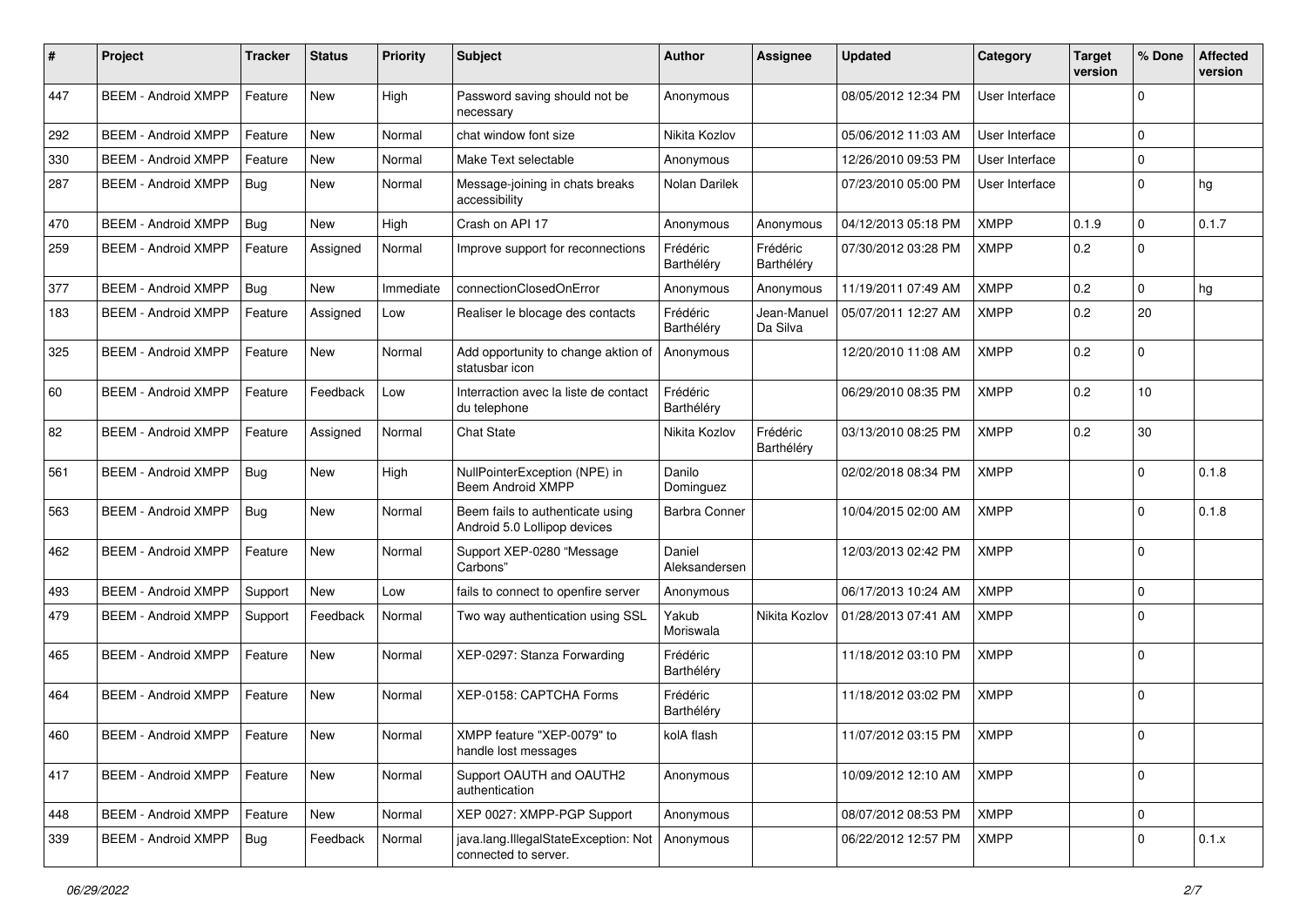| #   | Project                    | <b>Tracker</b> | <b>Status</b> | <b>Priority</b> | Subject                                                                            | <b>Author</b>          | Assignee               | <b>Updated</b>      | Category    | <b>Target</b><br>version | % Done       | <b>Affected</b><br>version |
|-----|----------------------------|----------------|---------------|-----------------|------------------------------------------------------------------------------------|------------------------|------------------------|---------------------|-------------|--------------------------|--------------|----------------------------|
| 433 | <b>BEEM - Android XMPP</b> | Support        | <b>New</b>    | Immediate       | call voip fails                                                                    | Anonymous              | Nikita Kozlov          | 07/10/2012 02:06 PM | XMPP-Jingle | 0.2                      | 0            |                            |
| 432 | <b>BEEM - Android XMPP</b> | Support        | New           | Immediate       | call voip fails                                                                    | Anonymous              | Nikita Kozlov          | 04/26/2012 12:21 PM | XMPP-Jingle | 0.2                      | $\mathbf 0$  |                            |
| 488 | <b>BEEM - Android XMPP</b> | Bug            | New           | High            | Voice call not working on different<br>network                                     | Yakub<br>Moriswala     | Beem-Core              | 03/20/2013 03:56 PM | XMPP-Jingle | Dev                      | $\Omega$     | 0.1.7                      |
| 475 | <b>BEEM - Android XMPP</b> | Support        | <b>New</b>    | Urgent          | Need<br>asmack-android-10-source-beem-ji<br>ngle.zip file                          | Anonymous              | Nikita Kozlov          | 01/12/2013 11:30 AM | XMPP-Jingle | Dev                      | $\Omega$     |                            |
| 451 | <b>BEEM - Android XMPP</b> | Bug            | <b>New</b>    | Normal          | cant hear both user when using<br>audio call                                       | hey<br>ijustmetyou     |                        | 10/09/2012 12:15 AM | XMPP-Jingle |                          | $\Omega$     | hg                         |
| 434 | <b>BEEM - Android XMPP</b> | Support        | New           | Immediate       | VideoChat using XMPP in Android                                                    | Anonymous              | Nikita Kozlov          | 04/26/2012 09:24 PM | XMPP-Jingle |                          | $\mathbf 0$  |                            |
| 418 | <b>BEEM - Android XMPP</b> | Support        | Feedback      | Normal          | VideoChat using XMPP in Android                                                    | Android Buddy          | Nikita Kozlov          | 03/05/2012 10:39 AM | XMPP-Jingle |                          | $\mathbf 0$  |                            |
| 29  | <b>BEEM - Android XMPP</b> | Feature        | Assigned      | Normal          | Creation d'une session jingle et<br>echange de donnees                             | Frédéric<br>Barthéléry | Nikita Kozlov          | 02/21/2012 02:34 PM | XMPP-Jingle |                          | 30           |                            |
| 380 | <b>BEEM - Android XMPP</b> | Bug            | New           | Normal          | how to remove track file                                                           | Anonymous              | Nikita Kozlov          | 12/13/2011 09:33 AM | XMPP-Jingle |                          | 0            | 0.1.x                      |
| 331 | <b>BEEM - Android XMPP</b> | Feature        | <b>New</b>    | Low             | Green and Red (start o finish a call)<br>key map.                                  | Anonymous              |                        | 12/31/2010 07:14 PM | XMPP-Jingle |                          | $\Omega$     |                            |
| 283 | <b>BEEM - Android XMPP</b> | Feature        | New           | Normal          | Voice Support                                                                      | Guillermo Lo<br>Coco   |                        | 12/27/2010 08:26 PM | XMPP-Jingle |                          | $\mathbf 0$  |                            |
| 472 | <b>BEEM - Android XMPP</b> | Bug            | Assigned      | Normal          | Failed to login - error in SASL<br>authentification                                | Anonymous              | Frédéric<br>Barthéléry | 03/27/2013 06:16 PM |             | 0.1.9                    | $\Omega$     | hg                         |
| 416 | <b>BEEM - Android XMPP</b> | Feature        | New           | Normal          | [OTR] Provide a method of<br>importing or exporting OTR private<br>keys.           | Anonymous              | Nikita Kozlov          | 02/24/2013 09:13 PM |             | 0.1.9                    | $\Omega$     |                            |
| 317 | <b>BEEM - Android XMPP</b> | Feature        | <b>New</b>    | Normal          | Add opportunity to put all XMPP<br>transports in one group<br>automatically        | Anonymous              |                        | 06/22/2012 12:55 PM |             | 0.2                      | $\mathbf 0$  |                            |
| 410 | <b>BEEM - Android XMPP</b> | Feature        | <b>New</b>    | Normal          | Add opportunity to change action of<br>statusbar icon                              | Anonymous              |                        | 02/02/2012 05:51 PM |             | 0.2                      | $\Omega$     |                            |
| 266 | <b>BEEM - Android XMPP</b> | Feature        | Assigned      | Normal          | Repeat notifications                                                               | Anonymous              | Vincent<br>Véronis     | 02/09/2011 12:55 AM |             | 0.2                      | 0            |                            |
| 272 | <b>BEEM - Android XMPP</b> | Bug            | New           | Normal          | Opened chats dialog shows every<br>online contact in roster and in<br>random order | Anonymous              |                        | 01/19/2011 06:45 PM |             | 0.2                      | $\Omega$     | 0.1.x                      |
| 308 | <b>BEEM - Android XMPP</b> | Feature        | <b>New</b>    | Normal          | Sideswipe to other chats                                                           | Anonymous              |                        | 12/26/2010 07:43 PM |             | 0.2                      | $\mathbf 0$  |                            |
| 314 | <b>BEEM - Android XMPP</b> | Feature        | New           | Normal          | Introduce "self-contact" group as<br>done in Bombus XMPP client                    | Anonymous              |                        | 12/26/2010 05:42 PM |             | 0.2                      | $\mathbf 0$  |                            |
| 326 | <b>BEEM - Android XMPP</b> | Feature        | New           | Normal          | Remember last selected group                                                       | Anonymous              |                        | 12/20/2010 11:12 AM |             | 0.2                      | $\mathbf{0}$ |                            |
| 258 | <b>BEEM - Android XMPP</b> | <b>Bug</b>     | Assigned      | Normal          | Close/Crash when screen is<br>powered off                                          | Anonymous              | Frédéric<br>Barthéléry | 07/01/2010 05:13 PM |             | 0.2                      | $\mathbf 0$  | 0.1.x                      |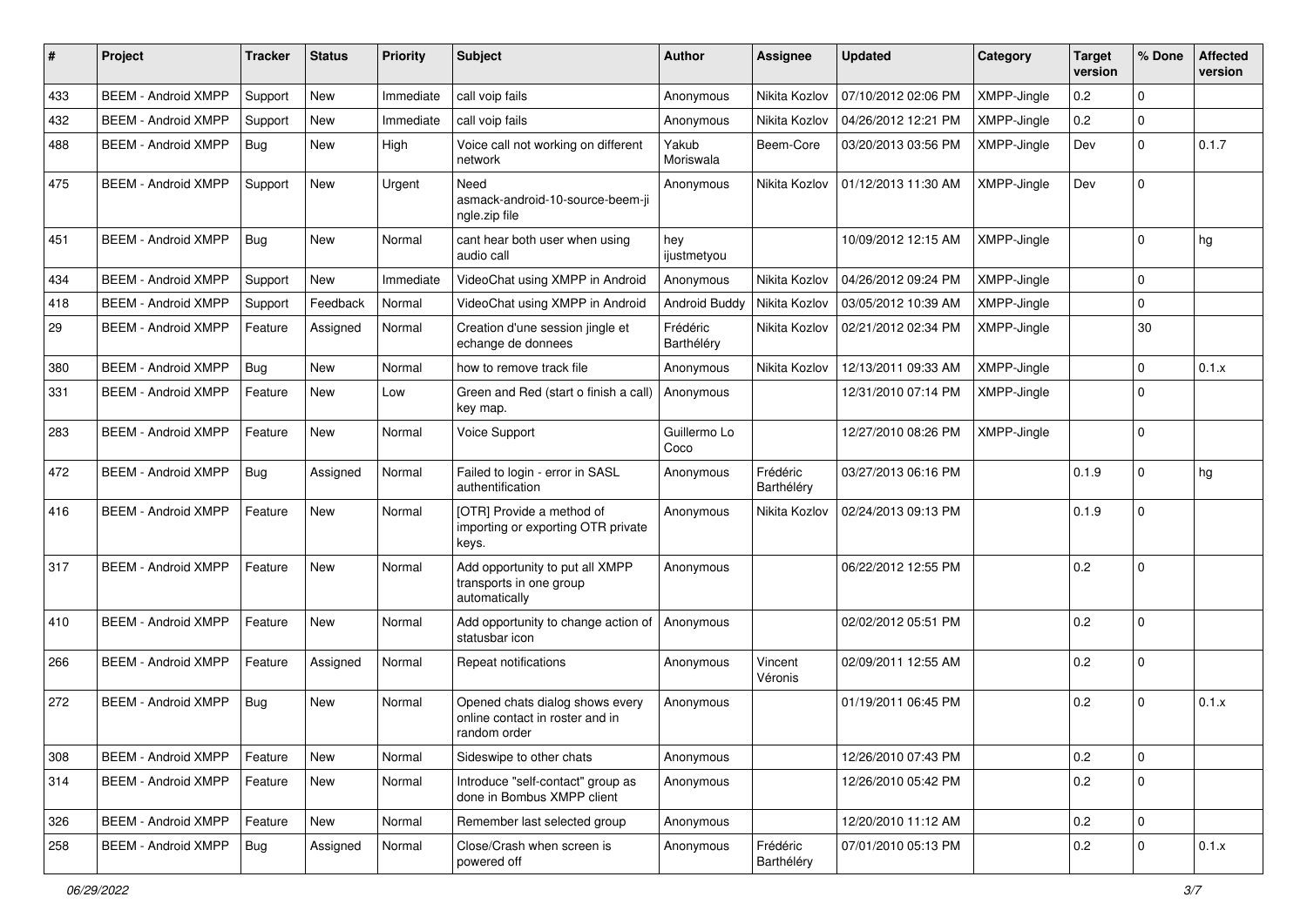| $\#$ | Project                    | <b>Tracker</b> | <b>Status</b> | <b>Priority</b> | Subject                                                                         | <b>Author</b>                | <b>Assignee</b>        | <b>Updated</b>      | Category | <b>Target</b><br>version | % Done      | <b>Affected</b><br>version |
|------|----------------------------|----------------|---------------|-----------------|---------------------------------------------------------------------------------|------------------------------|------------------------|---------------------|----------|--------------------------|-------------|----------------------------|
| 494  | <b>BEEM - Android XMPP</b> | Feature        | <b>New</b>    | Normal          | Lancement d'un daemon au<br>démarrage du système                                | Aurélien<br>werner           |                        | 02/02/2018 08:35 PM |          |                          | $\mathbf 0$ |                            |
| 565  | <b>BEEM - Android XMPP</b> | Bug            | New           | Normal          | Registering a new account does not<br>seem to work                              | Antoine<br>Amarilli          |                        | 12/07/2017 09:52 AM |          |                          | $\Omega$    | 0.1.8                      |
| 527  | <b>BEEM - Android XMPP</b> | Bug            | New           | Normal          | Cleanup Server list                                                             | Anonymous                    |                        | 10/13/2017 02:17 AM |          |                          | $\mathbf 0$ | 0.1.8                      |
| 566  | <b>BEEM - Android XMPP</b> | Support        | New           | High            | Beam Multi User Chat                                                            | Srilatha Avula               |                        | 10/13/2017 02:16 AM |          |                          | $\mathbf 0$ |                            |
| 567  | <b>BEEM - Android XMPP</b> | Support        | <b>New</b>    | Normal          | How To Run Beem In Android<br>Studio                                            | Flameater<br>Flameater       |                        | 10/13/2017 02:15 AM |          |                          | $\Omega$    |                            |
| 457  | <b>BEEM - Android XMPP</b> | Bug            | New           | Normal          | Activity<br>com.beem.project.beem.ui.LoginAni<br>m has leaked ServiceConnection | Anonymous                    | Frédéric<br>Barthéléry | 09/22/2016 09:35 PM |          |                          | $\mathbf 0$ | hg                         |
| 495  | <b>BEEM - Android XMPP</b> | Support        | Feedback      | Normal          | Login failed. fails to connect to<br>openfire server                            | Anonymous                    |                        | 11/14/2014 08:50 AM |          |                          | $\mathbf 0$ |                            |
| 525  | <b>BEEM - Android XMPP</b> | Bug            | New           | High            | <b>Keeps Disconecting</b>                                                       | Anonymous                    |                        | 01/21/2014 02:25 PM |          |                          | $\Omega$    | 0.1.8                      |
| 524  | <b>BEEM - Android XMPP</b> | Feature        | <b>New</b>    | Normal          | Conference                                                                      | Anonymous                    |                        | 12/24/2013 09:37 AM |          |                          | $\mathbf 0$ |                            |
| 520  | <b>BEEM - Android XMPP</b> | Bug            | New           | Normal          | Auto-away triggers LED notification                                             | Anonymous                    |                        | 07/29/2013 11:02 AM |          |                          | $\mathbf 0$ | 0.1.8                      |
| 491  | <b>BEEM - Android XMPP</b> | <b>Bug</b>     | New           | Normal          | Connection failed. No response<br>from server                                   | Anonymous                    |                        | 04/25/2013 05:19 PM |          |                          | $\Omega$    | 0.1.8                      |
| 427  | <b>BEEM - Android XMPP</b> | Feature        | <b>New</b>    | High            | [OTR] auto-start and require<br>options                                         | Anonymous                    |                        | 04/12/2013 05:17 PM |          |                          | $\Omega$    |                            |
| 400  | <b>BEEM - Android XMPP</b> | Feature        | <b>New</b>    | Normal          | Implement XEP-0198 Stream<br>Managment                                          | argafål (Daniel<br>Michalik) |                        | 04/12/2013 05:15 PM |          |                          | $\mathbf 0$ |                            |
| 477  | <b>BEEM - Android XMPP</b> | Support        | Feedback      | Normal          | Cannot login by facebook account                                                | Anonymous                    |                        | 03/25/2013 03:00 PM |          |                          | $\mathbf 0$ |                            |
| 487  | <b>BEEM - Android XMPP</b> | Bug            | <b>New</b>    | High            | "beem" automatically terminated                                                 | Chris Weiland                |                        | 03/15/2013 06:23 PM |          |                          | $\mathbf 0$ | 0.1.8                      |
| 486  | <b>BEEM - Android XMPP</b> | Feature        | New           | Normal          | The New Version isso far very<br>$nice; -)$                                     | Chris Weiland                | Frédéric<br>Barthéléry | 03/15/2013 03:45 PM |          |                          | $\Omega$    |                            |
| 482  | <b>BEEM - Android XMPP</b> | Support        | <b>New</b>    | Urgent          | Call Sub Menu Name Change                                                       | hey<br>ijustmetyou           |                        | 02/20/2013 01:53 PM |          |                          | $\mathbf 0$ |                            |
| 446  | <b>BEEM - Android XMPP</b> | Bug            | New           | High            | Terminates or hungs up<br>immediately after lost connectivity                   | Anonymous                    |                        | 01/20/2013 11:02 AM |          |                          | $\Omega$    | 0.1.7                      |
| 468  | <b>BEEM - Android XMPP</b> | Support        | <b>New</b>    | Urgent          | beam for nokia / as for java<br>supported phones . (not for android)            | Anonymous                    |                        | 11/26/2012 01:28 PM |          |                          | $\Omega$    |                            |
| 467  | <b>BEEM - Android XMPP</b> | Feature        | New           | Urgent          | Is Audio call(Voice call) feature<br>available for Android?                     | Anonymous                    |                        | 11/23/2012 07:35 AM |          |                          | $\mathbf 0$ |                            |
| 466  | <b>BEEM - Android XMPP</b> | Feature        | New           | High            | gpg                                                                             | Anonymous                    |                        | 11/22/2012 02:28 PM |          |                          | $\mathbf 0$ |                            |
| 461  | <b>BEEM - Android XMPP</b> | Bug            | New           | Normal          | Presence not change                                                             | Anonymous                    |                        | 11/12/2012 06:55 PM |          |                          | $\mathbf 0$ | hg                         |
| 459  | <b>BEEM - Android XMPP</b> | Bug            | New           | Urgent          | Presence are not change                                                         | Chathura<br>Wijesinghe       |                        | 11/07/2012 09:38 AM |          |                          | $\Omega$    | 0.1.7                      |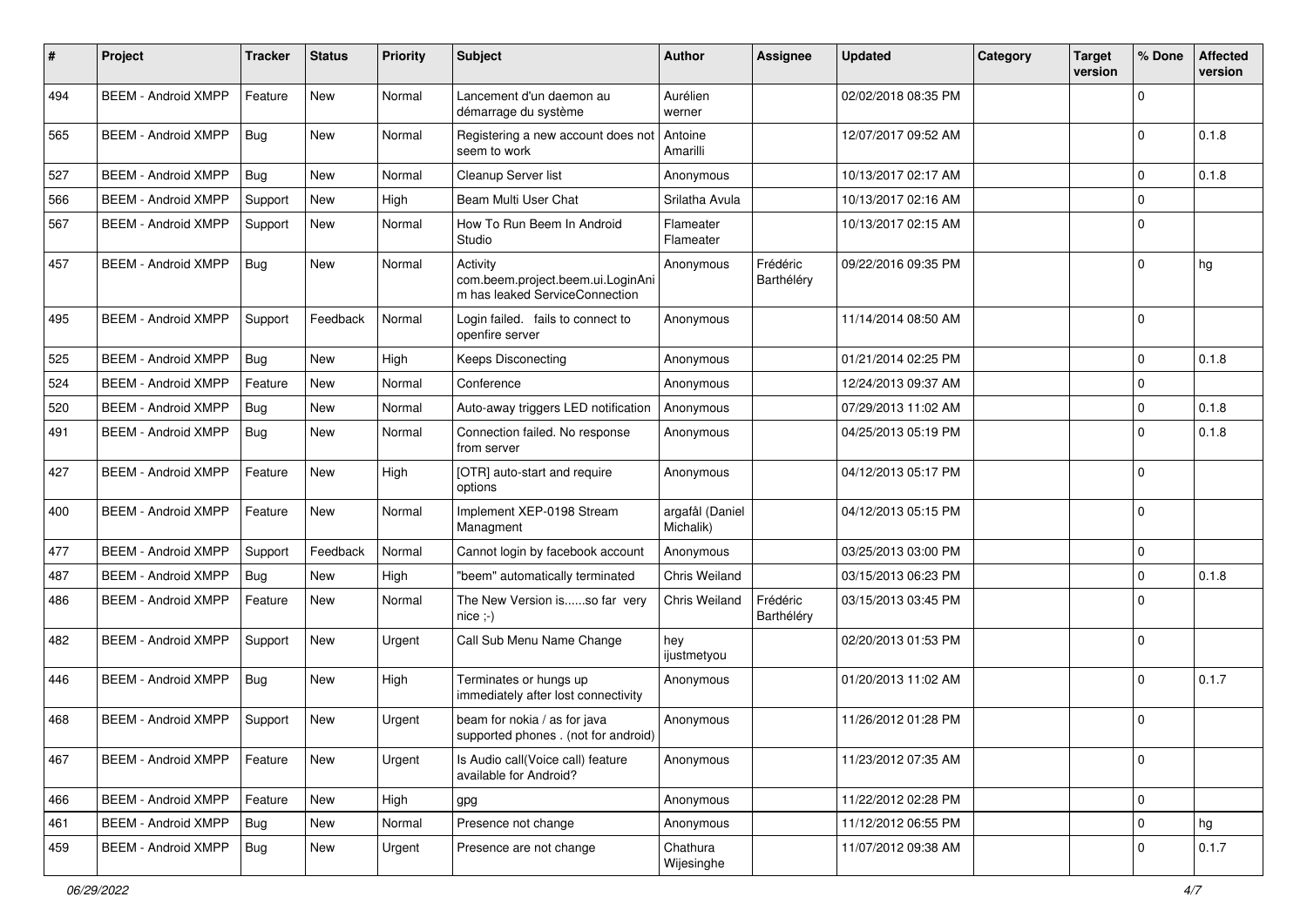| $\#$ | Project                    | <b>Tracker</b> | <b>Status</b> | <b>Priority</b> | <b>Subject</b>                                                                                                                         | Author    | <b>Assignee</b> | <b>Updated</b>      | Category | Target<br>version | % Done      | <b>Affected</b><br>version |
|------|----------------------------|----------------|---------------|-----------------|----------------------------------------------------------------------------------------------------------------------------------------|-----------|-----------------|---------------------|----------|-------------------|-------------|----------------------------|
| 458  | <b>BEEM - Android XMPP</b> | Bug            | <b>New</b>    | Urgent          | what account to use to initiate call?                                                                                                  | Anonymous |                 | 11/07/2012 01:14 AM |          |                   | $\Omega$    | 0.1.6                      |
| 455  | <b>BEEM - Android XMPP</b> | Bug            | <b>New</b>    | Normal          | Could not new<br>COnnectionConfiguration if<br>mService is NUMBERIC IP, in<br>BeemSerice.initConnectionConfig()<br>base on Android X86 | Anonymous |                 | 10/30/2012 04:44 AM |          |                   | $\Omega$    | 0.1.7                      |
| 453  | <b>BEEM - Android XMPP</b> | <b>Bug</b>     | <b>New</b>    | Urgent          | Beem does not show account login<br>with resource id?                                                                                  | Anonymous |                 | 09/29/2012 05:24 AM |          |                   | $\Omega$    | hg                         |
| 450  | <b>BEEM - Android XMPP</b> | Support        | <b>New</b>    | Normal          | No response from Openfire when<br>login                                                                                                | Anonymous |                 | 09/12/2012 04:41 AM |          |                   | $\Omega$    |                            |
| 445  | <b>BEEM - Android XMPP</b> | Feature        | <b>New</b>    | Normal          | Add option to hide ongoing<br>notification                                                                                             | Anonymous |                 | 07/24/2012 06:44 PM |          |                   | $\mathbf 0$ |                            |
| 444  | <b>BEEM - Android XMPP</b> | <b>Bug</b>     | New           | Urgent          | Disconnets+terminates after a few<br>minues of idling                                                                                  | Anonymous |                 | 07/22/2012 11:15 AM |          |                   | $\Omega$    | 0.1.7                      |
| 443  | <b>BEEM - Android XMPP</b> | Feature        | New           | Normal          | Indicate if a contact is logged-in<br>from more than 1 resource                                                                        | Anonymous |                 | 07/10/2012 02:02 PM |          |                   | $\Omega$    |                            |
| 442  | <b>BEEM - Android XMPP</b> | Feature        | <b>New</b>    | Normal          | Notification settings: add option for<br>making notification LED/light blink<br>on new message(s)                                      | Anonymous |                 | 07/09/2012 04:17 PM |          |                   | $\Omega$    |                            |
| 440  | <b>BEEM - Android XMPP</b> | Feature        | <b>New</b>    | Normal          | Make use of notification light                                                                                                         | Anonymous |                 | 07/09/2012 02:33 PM |          |                   | $\mathbf 0$ |                            |
| 429  | <b>BEEM - Android XMPP</b> | Bug            | Feedback      | Normal          | Crash when empty contactlist                                                                                                           | Anonymous |                 | 06/22/2012 12:37 PM |          |                   | $\mathbf 0$ | 0.1.6                      |
| 369  | <b>BEEM - Android XMPP</b> | Support        | Feedback      | Normal          | xmpp connection adapter<br>connection closed on Error!                                                                                 | Anonymous |                 | 06/22/2012 11:56 AM |          |                   | $\Omega$    |                            |
| 435  | <b>BEEM - Android XMPP</b> | Feature        | <b>New</b>    | Normal          | optimized chat-interface in<br>landscape-mode                                                                                          | Anonymous |                 | 05/16/2012 08:00 PM |          |                   | $\Omega$    |                            |
| 428  | <b>BEEM - Android XMPP</b> | Bug            | <b>New</b>    | Normal          | [OTR] switching to Start OTR not<br>always working                                                                                     | Anonymous |                 | 04/16/2012 06:41 PM |          |                   | $\Omega$    | 0.1.6                      |
| 422  | <b>BEEM - Android XMPP</b> | Feature        | <b>New</b>    | High            | <b>XMPP Jingle Support</b>                                                                                                             | Anonymous |                 | 03/26/2012 06:36 PM |          |                   | $\mathbf 0$ |                            |
| 421  | <b>BEEM - Android XMPP</b> | Bug            | New           | Normal          | Chats show HTML tags                                                                                                                   | Anonymous |                 | 03/19/2012 05:10 PM |          |                   | $\mathbf 0$ | 0.1.7                      |
| 420  | <b>BEEM - Android XMPP</b> | <b>Bug</b>     | New           | Normal          | Led always flashing                                                                                                                    | Anonymous |                 | 03/14/2012 11:58 PM |          |                   | $\Omega$    | 0.1.7                      |
| 419  | <b>BEEM - Android XMPP</b> | Feature        | <b>New</b>    | Low             | [OTR] Provide more verbose OTR<br>support                                                                                              | Anonymous |                 | 03/05/2012 12:16 AM |          |                   | $\Omega$    |                            |
| 398  | <b>BEEM - Android XMPP</b> | Feature        | New           | Normal          | XEP-0184 Message Receipt                                                                                                               | Anonymous |                 | 02/23/2012 11:12 AM |          |                   | $\mathbf 0$ |                            |
| 265  | <b>BEEM - Android XMPP</b> | Feature        | New           | Low             | Start on phone boot                                                                                                                    | Anonymous |                 | 02/23/2012 11:08 AM |          |                   | $\mathbf 0$ |                            |
| 372  | <b>BEEM - Android XMPP</b> | Support        | New           | Normal          | call voip fails                                                                                                                        | Anonymous |                 | 02/21/2012 02:37 PM |          |                   | $\mathbf 0$ |                            |
| 371  | <b>BEEM - Android XMPP</b> | Support        | New           | Normal          | How can I get BEEM-Jingle works?                                                                                                       | Anonymous | Nikita Kozlov   | 02/21/2012 02:36 PM |          |                   | $\mathbf 0$ |                            |
| 355  | <b>BEEM - Android XMPP</b> | Feature        | New           | Normal          | Jingle                                                                                                                                 | Anonymous |                 | 02/21/2012 02:35 PM |          |                   | $\mathbf 0$ |                            |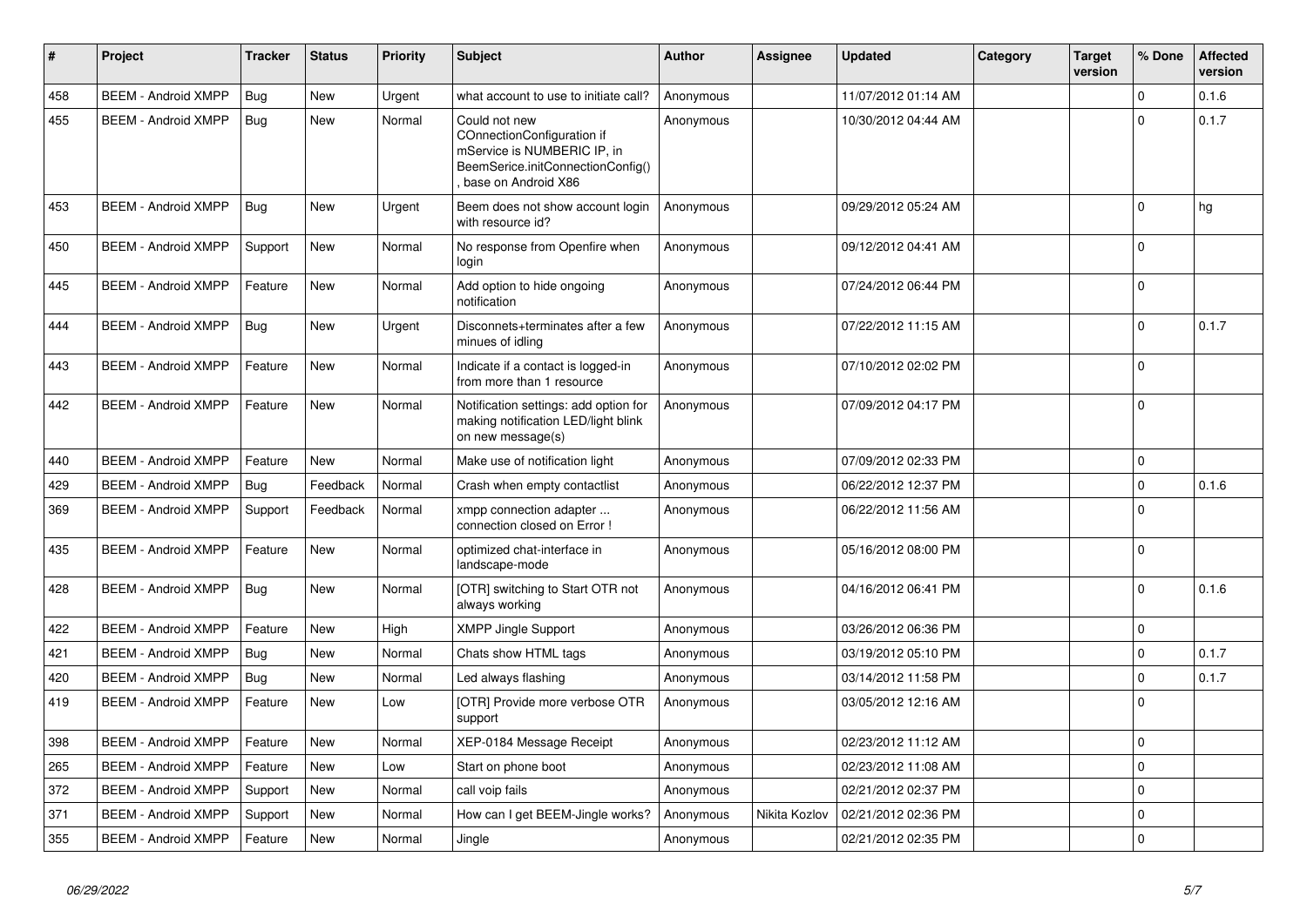| #   | Project                    | <b>Tracker</b> | <b>Status</b> | <b>Priority</b> | Subject                                                                         | Author    | Assignee | <b>Updated</b>      | Category | <b>Target</b><br>version | % Done      | <b>Affected</b><br>version |
|-----|----------------------------|----------------|---------------|-----------------|---------------------------------------------------------------------------------|-----------|----------|---------------------|----------|--------------------------|-------------|----------------------------|
| 397 | <b>BEEM - Android XMPP</b> | <b>Bug</b>     | New           | Normal          | Outgoing messages are not<br>necessarily sent but no indication is<br>given     | Anonymous |          | 02/21/2012 02:34 PM |          |                          | $\Omega$    | hg                         |
| 389 | <b>BEEM - Android XMPP</b> | Bug            | New           | Normal          | Chat window not updating                                                        | Anonymous |          | 02/21/2012 02:34 PM |          |                          | 0           | 0.1.6                      |
| 363 | <b>BEEM - Android XMPP</b> | Bug            | New           | Normal          | all contact delete error                                                        | Anonymous |          | 02/21/2012 02:34 PM |          |                          | $\Omega$    | 0.1.x                      |
| 402 | <b>BEEM - Android XMPP</b> | Feature        | <b>New</b>    | Low             | Use Android Contacts                                                            | Anonymous |          | 02/04/2012 04:53 PM |          |                          | $\mathbf 0$ |                            |
| 412 | <b>BEEM - Android XMPP</b> | Bug            | <b>New</b>    | Normal          | beem 1.7-rc2 exits after some time<br>when the phone is not being used          | Anonymous |          | 02/04/2012 10:54 AM |          |                          | $\mathbf 0$ | hg                         |
| 405 | <b>BEEM - Android XMPP</b> | Support        | New           | High            | Eclipse                                                                         | Anonymous |          | 01/30/2012 12:38 PM |          |                          | $\mathbf 0$ |                            |
| 404 | <b>BEEM - Android XMPP</b> | Feature        | New           | Low             | Show special icons for users at<br>xmpp transports (like gajim)                 | Loop Back |          | 01/27/2012 11:22 AM |          |                          | $\Omega$    |                            |
| 401 | <b>BEEM - Android XMPP</b> | Feature        | New           | Low             | Ice Cream Sandwich Interface<br>following Design Guidelines                     | Anonymous |          | 01/27/2012 11:11 AM |          |                          | $\Omega$    |                            |
| 399 | <b>BEEM - Android XMPP</b> | Bug            | <b>New</b>    | Normal          | User subscription can stay<br>unanswered but doesn't show<br>anywhere           | Anonymous |          | 01/26/2012 12:31 PM |          |                          | $\Omega$    | 0.1.6                      |
| 396 | <b>BEEM - Android XMPP</b> | Feature        | <b>New</b>    | Normal          | Notification icon                                                               | Anonymous |          | 01/25/2012 02:51 PM |          |                          | $\mathbf 0$ |                            |
| 391 | <b>BEEM - Android XMPP</b> | Feature        | <b>New</b>    | Normal          | Notification should bring me to the<br>last screen                              | Anonymous |          | 01/22/2012 11:18 PM |          |                          | $\Omega$    |                            |
| 390 | <b>BEEM - Android XMPP</b> | <b>Bug</b>     | New           | Normal          | Force close upon receiving<br>message                                           | Anonymous |          | 01/22/2012 10:41 PM |          |                          | $\mathbf 0$ | hg                         |
| 375 | <b>BEEM - Android XMPP</b> | Bug            | New           | Normal          | stack error upon logging                                                        | Anonymous |          | 09/28/2011 05:37 PM |          |                          | $\Omega$    | 0.1.6                      |
| 333 | <b>BEEM - Android XMPP</b> | Feature        | New           | Low             | XEP-0184 Message Receipt                                                        | Anonymous |          | 09/26/2011 09:38 PM |          |                          | 0           |                            |
| 370 | <b>BEEM - Android XMPP</b> | Feature        | <b>New</b>    | Normal          | file transfer/sharing feature                                                   | Anonymous |          | 08/11/2011 04:54 PM |          |                          | $\mathbf 0$ |                            |
| 367 | <b>BEEM - Android XMPP</b> | <b>Bug</b>     | New           | Normal          | Activity<br>com.beem.project.beem.ui.LoginAni<br>m has leaked ServiceConnection | Anonymous |          | 07/17/2011 01:10 AM |          |                          | $\Omega$    | hg                         |
| 362 | <b>BEEM - Android XMPP</b> | Support        | <b>New</b>    | High            | Auto connect                                                                    | Anonymous |          | 06/29/2011 03:21 AM |          |                          | $\mathbf 0$ |                            |
| 359 | <b>BEEM - Android XMPP</b> | Feature        | New           | Normal          | Alternative group view                                                          | Anonymous |          | 06/12/2011 02:47 PM |          |                          | $\mathbf 0$ |                            |
| 358 | <b>BEEM - Android XMPP</b> | Feature        | New           | Normal          | <b>Managing Transports</b>                                                      | Anonymous |          | 06/07/2011 11:06 AM |          |                          | $\mathbf 0$ |                            |
| 357 | <b>BEEM - Android XMPP</b> | Bug            | <b>New</b>    | Normal          | Opened Chats displays Duplicate<br>entries                                      | Anonymous |          | 05/23/2011 01:04 PM |          |                          | $\Omega$    | 0.1.5                      |
| 354 | <b>BEEM - Android XMPP</b> | Bug            | <b>New</b>    | Normal          | History disappears - disconnects,<br>exits, or closes conversation<br>window    | Anonymous |          | 04/24/2011 03:02 PM |          |                          | $\mathbf 0$ | hg                         |
| 348 | <b>BEEM - Android XMPP</b> | Feature        | <b>New</b>    | Normal          | time-out feature                                                                | Anonymous |          | 03/09/2011 11:02 AM |          |                          | 0           |                            |
| 335 | <b>BEEM - Android XMPP</b> | Feature        | New           | Normal          | Auto login on phone startup                                                     | Anonymous |          | 01/14/2011 01:22 AM |          |                          | $\mathbf 0$ |                            |